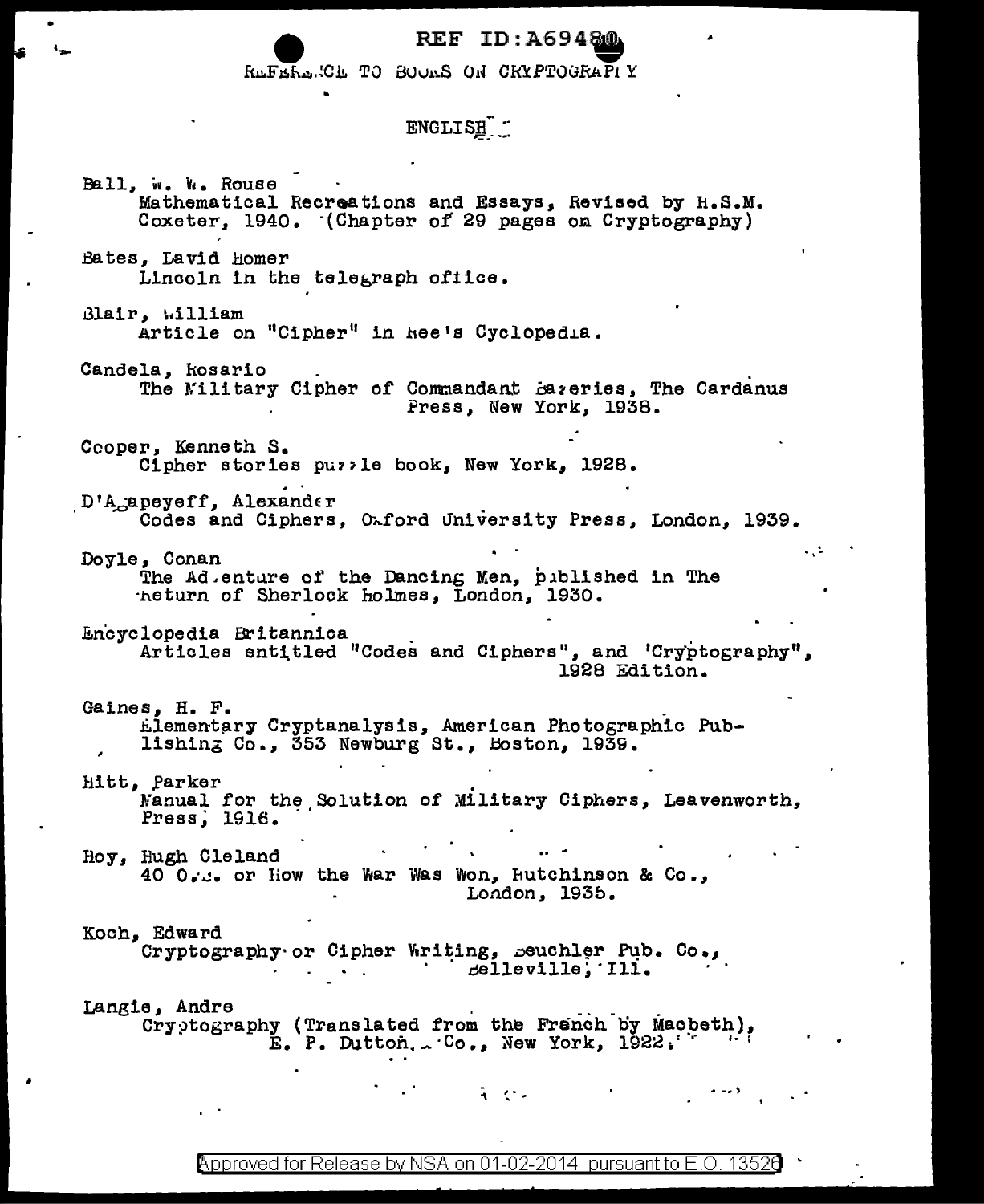Lysing, Henry<br>Secret writing, David Kemp & Co., New York, 1936.<br>Mansfield, Louis C. S. The Solution of Codes and Ciphers, Alexander Maclehose & Co., New York, 1922. Ohaver, M. E. Cryptogram solving, Stoneman Press, Columbus, Ohio, 1933. . \ *Poe,* Edgar Allan "The Gold Bug" Pratt, Fletcher Secret and Urgent, Bobbs-Merrill *Co.,* Indianapolis, 1939. Smith, Laurence Dwight, Cryptography, The science of secret writing, W. W. Norton & Co., Inc., New York, 1943 • Thomas. Paul B. Secret Messages, how to read and write them, Knopf, New York\_. 1928. White, Maurice s. Secret Writing, Service Booklet No. 181, The Washington Service Bureau, 1013 13th St., N. W., Washington, D. C. Yardley, H. O. Yardleygrams, Bobbs-Merrill Co., Indianapolis, 1932. Yardley, H. O. Secret Service in America, London, 1940. FRENCH Bazeries, Etienne Les Chiffres Secrets Devoiles, Paris, 1901. Boudouin, Roger, Elements de cryptographie, Paris, 1939. Delaatelle, F. Traite elementaire de Cryptographie, Paris, 1902. Givierge, Col. M. Cours de Cryptographie, Paris, 1925. Grandpre, A. de La Cryptographie Pratique, Paris, 1905.

..

'

 $\cdot$  .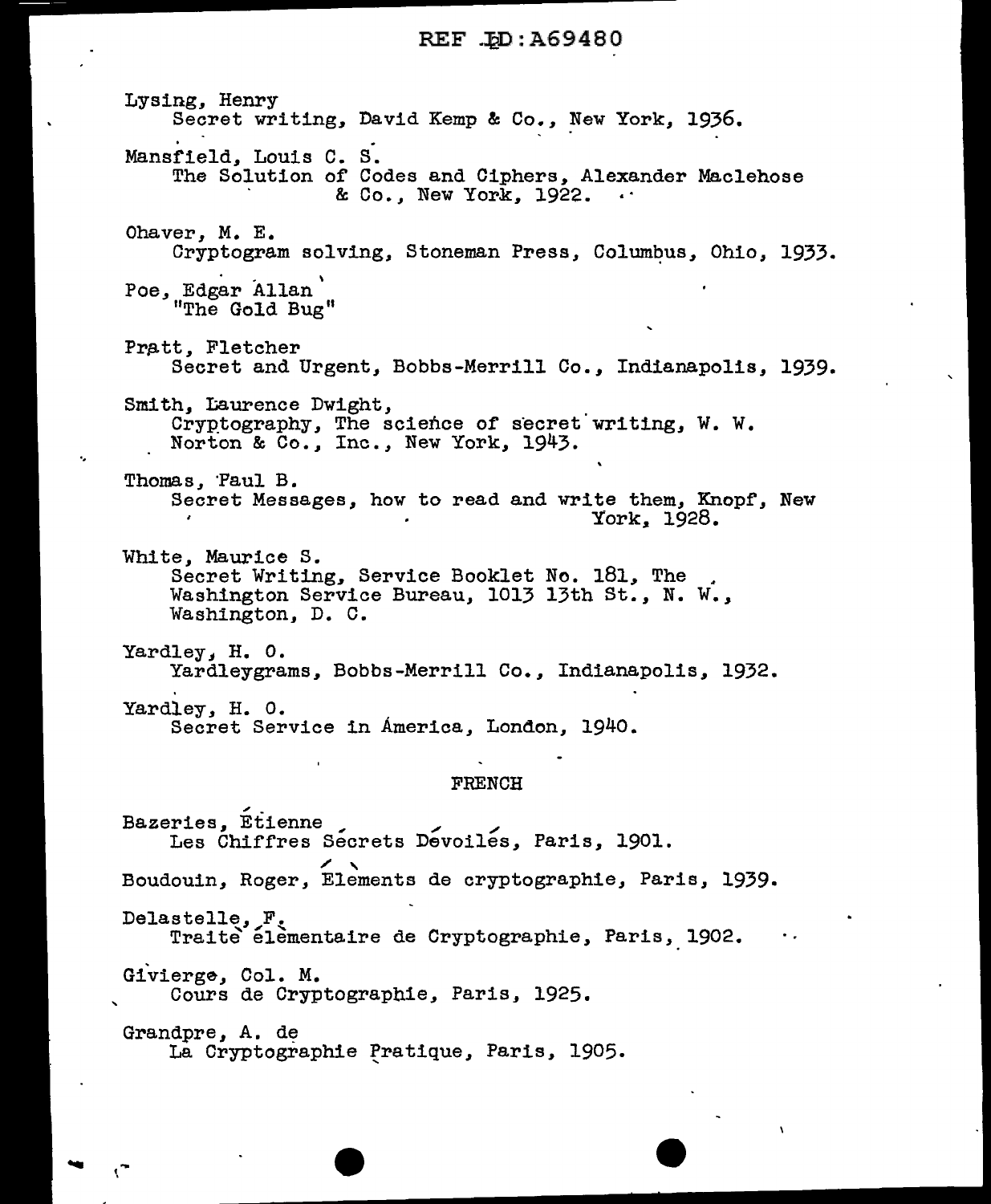REF ID:A6948.

 $-3-$ 

Josse, H. La Cryptographie et ses applications a l'art militarie. Paris. 1885. Kerckhoffs, A. La Cryptographie l'ilitarie, Paris, 1883. Lange. Andre and Soudart, E. - A. Traite de Cryptographie, Paris, 1925. Langie, Andre De la Cryptographie, Paris, 1918 (English translation by Macbeth under the title "Cryptography", E.P. Dutton & Co., New York, 1922). Valerio, P. De la Cryptographie, Parts I and II. - Part I, Paris, 1893; Part II, Paris, 1896. Viaris, Marquis de Cryptographie, Paris, 1888 L'art de chiffrer et dechiffrer les depeches secretes, Paris, 1893. **GHRMAN** Figl, A. Systeme des Chiffrierrens, Graz, 1926. Fleissner von Wostrowitz, Eduard B. Handbuch der Kryptographie, Wien, 1881. Kasiski, F. W. Die Geheimschriften und die Dechiffrierkunst, Berlin, 1863. Schneickert. Dr. Hans Die Geheimschrift im Dienste des Geschafts und Verkehrslebens, Leipzig, 1905.  $\mathbf{r} = \mathbf{r}$  and  $\mathbf{r} = \mathbf{r}$ Turkel, Dr. Siegfried Chiffrieren Mit Geraten und Maschinen, Graz, 1927. Kryptographische Parerga, Graz, 1929. わかし こうしょかん SPANISH  $\mathcal{L}^{(1)}$  and  $\mathcal{L}^{(2)}$ Carmona Tratado de cryptografia con aplicacion especial el ojercito, Madrid, 1894.